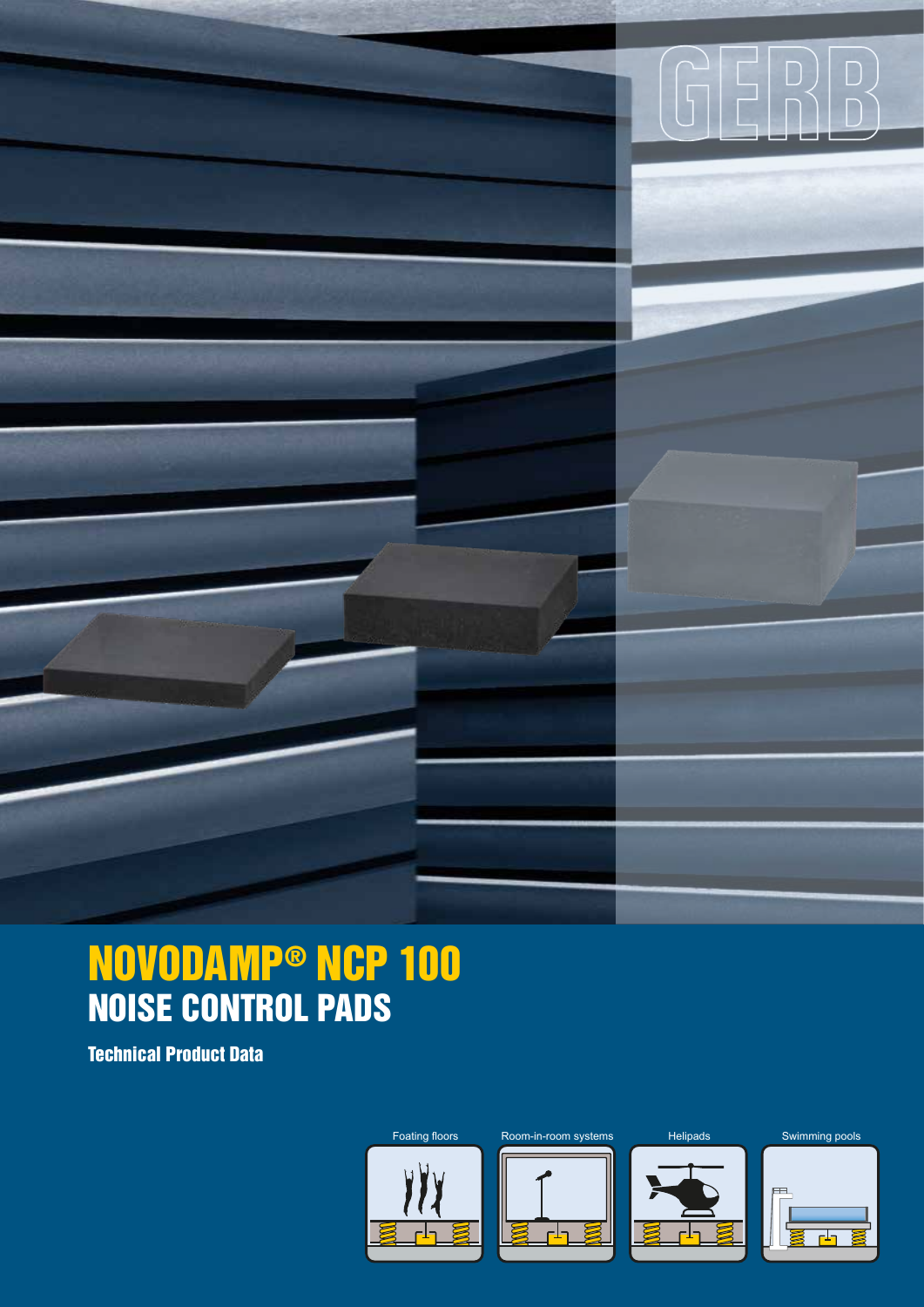

Static load range  $0.4 - 1.2$  kN



**NOVODAMP® NCP 100/12.5 M018 100/25.0 M018 100/50.0 M018**

Dynamic reserve max. 1.6 kN

Peak loads max. 3.0 kN





## NOVODAMP® NCP 100 is a polyurethane bearing for noise-control, especially designed to control noise and vibration problems in **projects with required support frequencies between 8 Hz and 30 Hz**.

In the following diagrams, detailed load deflection and load frequency curves are shown for each type of NOVODAMP® NCP 100. The **static load range** is shown by the lower yellow area. Within, the pad can be used with a static permanent load. The **dynamic reserve** is shown by the upper grey range and means the load reserve for additional dynamic loads. The **peak load** is the maximum limit for short term, infrequent loads without material damage.

> $\cdots$  12.5 mm  $-- 25$  mm  $-50 \text{ mm}$

The NOVODAMP® NCP 100 series contains different pad types, dimensioned 100 x 100 mm, with a **static**  load range from 0.2 kN to 8.4 kN each. They are available in three thicknesses of 12.5, 25 and 50 mm.

## HOW TO CHOOSE THE CORRECT PAD

## Step 1

## Step 2

Targeted natural frequencies are determined by the pad thickness:

| Natural frequency [Hz] | Thickness [mm] |
|------------------------|----------------|
| $8 - 13$               | 50             |
| $13 - 18$              | 25             |
| $18 - 30$              | 12.5           |

Required material type is selected by the bearing load:

| Static load range [kN] | Material type    |
|------------------------|------------------|
| $0.2 - 0.6$            | M010             |
| $0.4 - 1.2$            | M018             |
| $0.8 - 2.4$            | M035             |
| $1.2 - 3.6$            | M060             |
| $1.8 - 5.4$            | M <sub>100</sub> |
| $2.8 - 8.4$            | M <sub>150</sub> |

max. 7.2 kN Peak loads max.15.0 kN

Peak loads